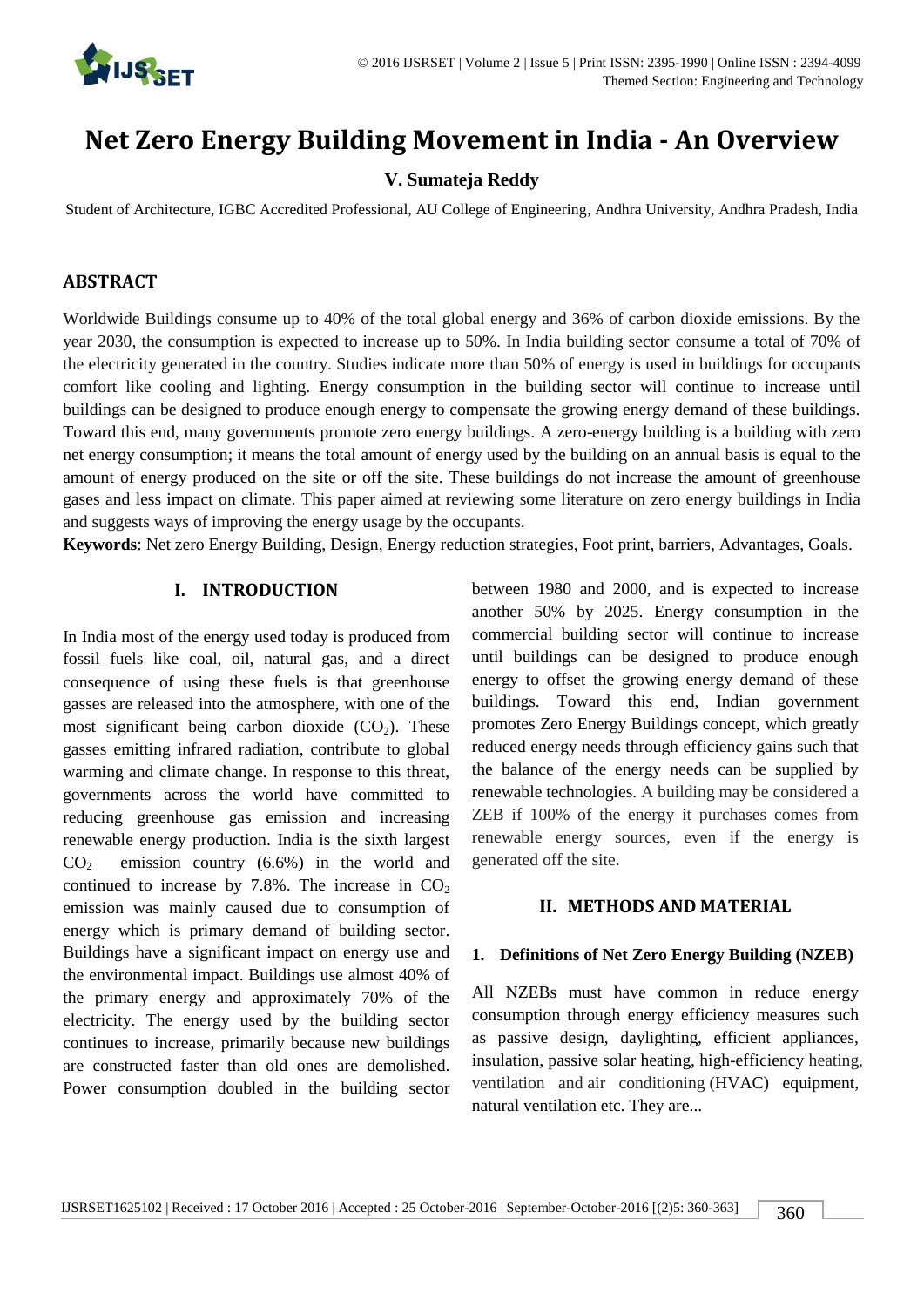**A. Net Zero Energy Cost Building:** The electricity bill is covered every year by virtue of design and production of energy at the site.

**B. Net Zero Energy Emission Building:** The energy emission is measured in mass of carbon- equivalent greenhouse gas emissions related to energy use in the building.

**C. Net Zero Source Energy Building:** A building that purchases or produces as much energy for a year by accounting the energy produced at the source.

**D. Net Zero Site Energy Building:** A building that produces at least as much renewable energy as it uses the energy, over the course of a year.

## **2. Deference between Zero Energy Building and Green Building**

The main goal of green building is to use resources efficiently and reduce a negative impact on the environment. NZEB's achieve one key green-building goal of significantly reducing energy use and greenhouse gas emissions for the life of the building. Zero energy buildings may or may not be considered green in all areas, such as using recycled building materials, such as reducing waste etc. However, zero energy buildings do tend to have a much lower ecological impact over the life of the building compared with other green buildings that require imported energy and/or fossil fuel to be habitable and meet the needs of occupants.

## **3. Towards Net Zero Energy Buildings**

With a modest beginning of  $9565m<sup>2</sup>$  project area in the country in the year 2014 today (as on August 2016) more than 7 NZEB projects (Table:1)with a footprint of over  $33,777$  m<sup>2</sup> projected area is certified and fully functional in India. They are…

| <b>Sno</b>     | Name of         | Location        | <b>Climate</b> | Projec            | <b>Occupancy</b> | <b>Typolo</b> | Grid         | <b>EPI</b>                      |
|----------------|-----------------|-----------------|----------------|-------------------|------------------|---------------|--------------|---------------------------------|
|                | the             |                 | type           | t area            | type             | gy            | connectivity |                                 |
|                | <b>Premises</b> |                 |                |                   |                  |               |              |                                 |
| $\mathbf{1}$   | Indira          | <b>New</b>      | Composite      | 9565m             | Office           | <b>New</b>    | Connected    | $44kWh/m^2/yr$                  |
|                | Paryavar        | Delhi           |                |                   | &Educational     |               |              |                                 |
|                | an              |                 |                |                   |                  |               |              |                                 |
|                | Bhawan          |                 |                |                   |                  |               |              |                                 |
| $\overline{2}$ | <b>CEPT</b>     | Ahmadaba        | Hot & dry      | 498m <sup>2</sup> | Office           | <b>New</b>    | Connected    | $58kWh/m^2/yr$                  |
|                |                 | d               |                |                   | &Educational     |               |              |                                 |
| $\overline{3}$ | Akshay          | Haryana         | Hot &Dry       | 5100m             | Office           | <b>New</b>    | Connected    | $30Wh/m^2/yr$                   |
|                | urja            |                 |                |                   |                  |               |              |                                 |
|                | bhawan          |                 |                |                   |                  |               |              |                                 |
| $\overline{4}$ | <b>ECB</b>      | Noida, UP       | Composite      | 891m <sup>2</sup> | Lab              | <b>New</b>    | Connected    | $71Wh/m^2/yr$                   |
| 5              | Sun             | Bhopal          | Hot            | 918m <sup>2</sup> | Office-Private   | <b>New</b>    | Off grid     |                                 |
|                | Carrier         |                 | &Humid         |                   |                  |               |              |                                 |
|                | Omega           |                 |                |                   |                  |               |              |                                 |
| 6              | <b>GRIDCO</b>   | <b>Bhubanes</b> | Warm &         | 15793             | Office           | <b>New</b>    | Connected    | $90Wh/m^2/\overline{\text{yr}}$ |
|                |                 | war             | Humid          | m <sup>2</sup>    |                  |               |              |                                 |
| $\overline{7}$ | Malankar        | Kerala          | Warm           |                   | Office-Private   | Old           | Connected    |                                 |
|                | a Tea           |                 | &humid         |                   |                  |               |              |                                 |
|                | Plantatio       |                 |                |                   |                  |               |              |                                 |
|                | n               |                 |                |                   |                  |               |              |                                 |

#### **Table 1.** NZEBS foot print in India

#### **4. Design Stratagy For Net Zero Energy Buildings**

The key to designing net zero energy buildings are first reducing energy demand as much as possible, and then choosing good energy sources. Here is a simple order of operations.

#### **A. Passive Design**

Passive design maximizes the use of natural sources of heating, cooling and ventilation to create comfortable

conditions inside buildings. It harnesses environmental conditions such as solar radiation, cool night air and air pressure differences to drive the internal environment. Passive measures do not involve mechanical or electrical systems. An NZEB will only be cost-effective if all the passive strategies Like Form & Orientation, Shading, Cool Roofs, Fenestration, Insulation, Daylighting, Windows, Natural Ventilation, Thermal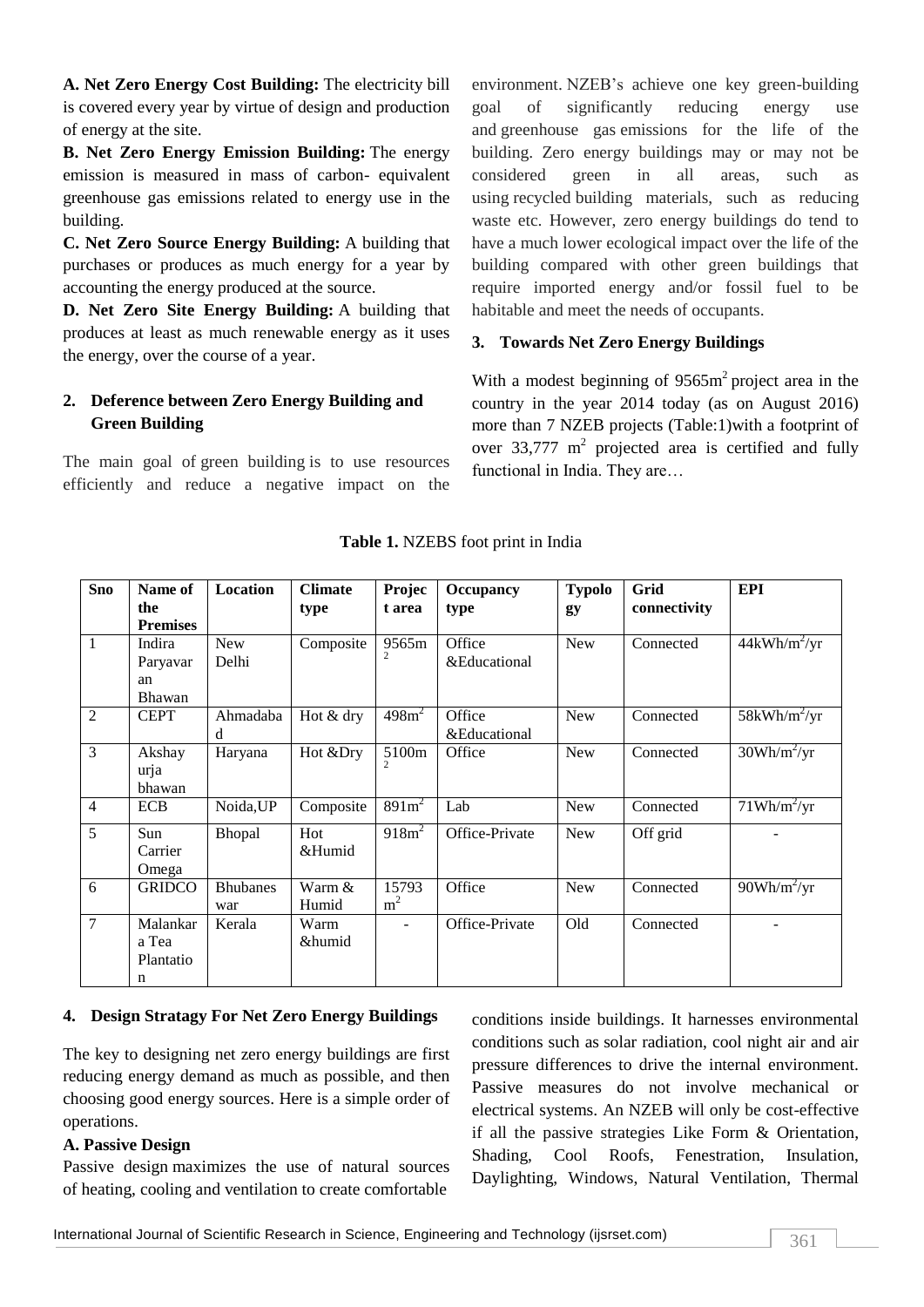Mass, Evaporative Cooling, Thermal Comfort and Vegetation are adopted in its design and construction.

## **B. Lighting**

Lighting energy accounts for more than a quarter of total energy consumption in buildings. It is therefore important to optimize lighting energy used to achieve net zero goals. Energy efficient lighting fixtures like Light Emitting Diodes (LEDs) are now readily available in the market. These must work in conjunction with day lighting. Building form, orientation, and fenestration design must take channel daylight into the building. Day lighting controls as well as occupancy sensors could further reduce lighting energy use.

## **C. Efficient appliances**

Selecting the right appliances and good usage practices is reducing half energy load. **Solar Appliances, Solar Lighting,** Tubular Fluorescent Lamps (TFLs), Ceiling Fans, Electric Geysers and Color Television are the right alternative to conventional appliances.

## **D. Renewable energy**

Renewable energy systems are the final step to attaining zero energy goals. Once all possible measures to reduce energy demand are deployed, renewable energy systems must step in to balance residual energy demand. Performance of renewable energy systems determines the success of the net-zero buildings. Total grid connected renewable power capacity in India is 45,065 MW as of August 2016(Ministry of New and Renewable Energy-MNRE) i.e.; wind power: 27,674 MW (61.3%), Solar power: 8,083MW (18%), Biopower: 4,882 MW (10.9%), small hydro: 4,310MW (9.6%) and Waste-to-Power: 115MW (0.3%). Economical Comparison shows that Wind Energy is most economical among all renewable resources. India target 5 time (175MW) increasing renewable energy capacity by 2020.

# **E. Heating, Ventilation and Air Conditioning (HVAC)**

Comfort systems contribute to nearly 40% of the energy used by commercial buildings in India. Many types of HVAC systems are available in market ranging from low energy comfort systems to conventional systems.

Design of a building, climatic zone and operational parameters governs the energy requirement for the comfort system. Reducing heating and cooling loads through passive design and enhancing the efficiency of HVAC systems are steps that are imperative for any building energy efficiency policy. Apart from selecting energy efficient equipment, it is important to select the correct system type, size, and design for optimized energy efficiency.

# **III. RESULTS AND DISCUSSION**

## **1. Advantages and Disadvantages Of NZEB**

## **A. Advantages of zero energy buildings are**

- Client buildings Isolation for building owners from future energy price increases.
- Increased comfort due to more uniform interior temperatures.
- Reduced total cost of ownership due to improved energy efficiency.
- Extra cost is minimized for new construction compared to an afterthought retrofit.
- Higher resale value as potential owners demand more ZEBs than available supply.
- The value of a ZEB building relative to similar conventional building should increase every time energy costs increase
- Isolation for building owners from future energy price increases
- Increased comfort due to more-uniform interior temperatures
- Reduced requirement for energy austerity
- Reduced total cost of ownership due to improved energy efficiency
- Reduced total net monthly cost of living
- Reduced risk of loss from grid blackouts

## **B. Disadvantages of zero energy buildings are**

- Initial costs can be higher than conventional buildings
- Very few designers have the experience to build NZEBs.
- Challenge to recover higher initial costs on resale of building.
- Without an optimized thermal envelope the embodied energy, heating and cooling energy and resource usage is higher than needed.